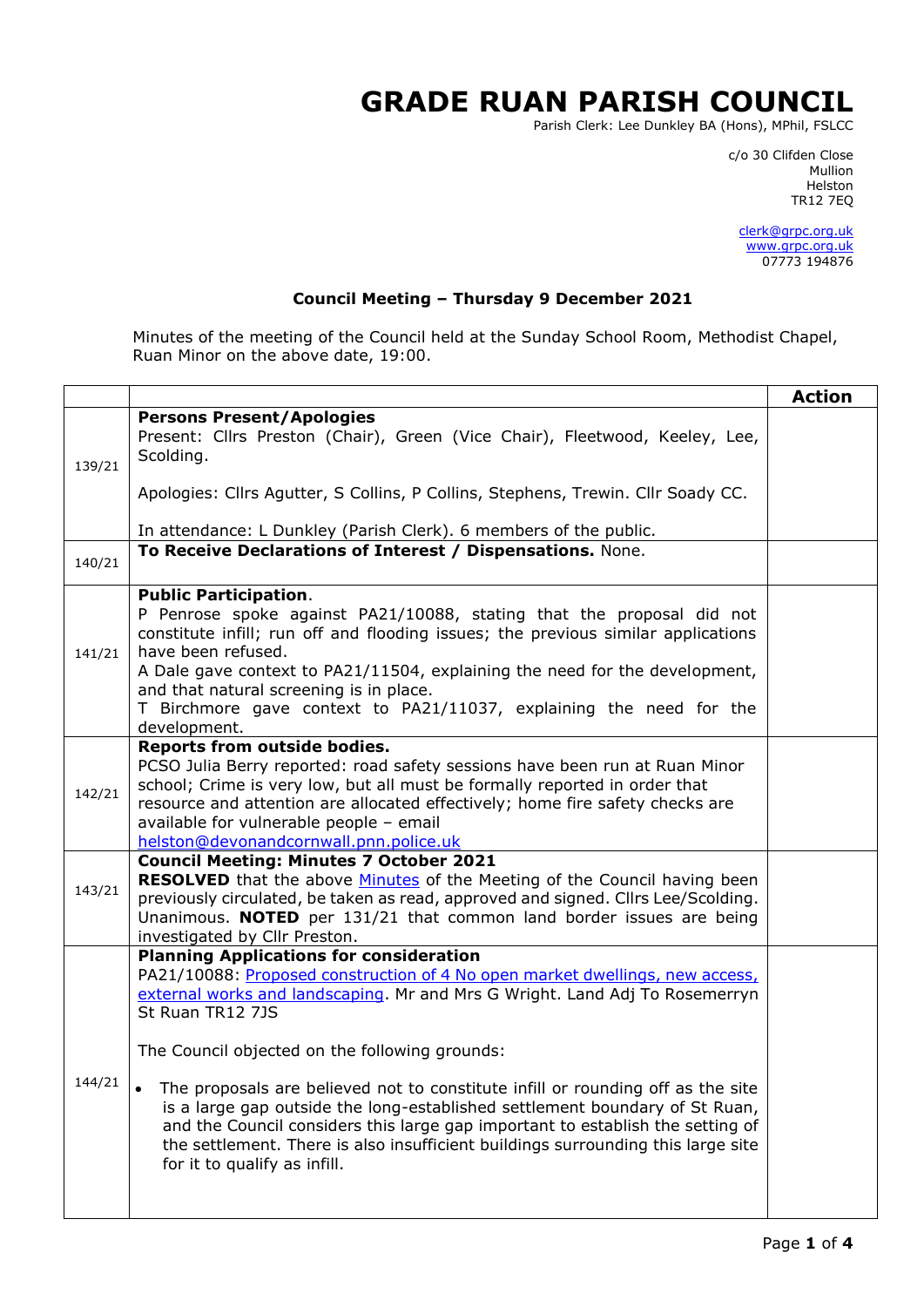|        | As per above, the proposals therefore constitute development in the open<br>countryside and the erosion of important greenspace that is helping separate<br>St Ruan from Ruan Minor.                                                                                                                                                                                                                                                                                              |                     |
|--------|-----------------------------------------------------------------------------------------------------------------------------------------------------------------------------------------------------------------------------------------------------------------------------------------------------------------------------------------------------------------------------------------------------------------------------------------------------------------------------------|---------------------|
|        | A new access onto the highway would result in the demolition/destruction of<br>$\bullet$<br>part of an ancient hedgerow and potentially trees also.                                                                                                                                                                                                                                                                                                                               |                     |
|        | Approval would set a damaging precedent for spreading into the open<br>$\bullet$<br>countryside.                                                                                                                                                                                                                                                                                                                                                                                  |                     |
|        | Pedestrian access is unsafe as there are no pavements.<br>$\bullet$                                                                                                                                                                                                                                                                                                                                                                                                               |                     |
|        | Potential to harm the landscape and scenic beauty of the AONB and the rural<br>$\bullet$<br>characteristics of this small tree-lined hamlet.                                                                                                                                                                                                                                                                                                                                      | Clerk to<br>respond |
|        | Unlike the previous application (PA19/10632) the proposal is not affordable-<br>$\bullet$<br>led and thus the Council also objects on the grounds that there is no benefit<br>to the community and no need for new open market houses in the Parish.                                                                                                                                                                                                                              |                     |
|        | Proposed, seconded. Unanimous.                                                                                                                                                                                                                                                                                                                                                                                                                                                    |                     |
|        | PA21/11037: Application for Outline Planning Permission with all matters<br>reserved for the construction of a new dwelling. Tim & Sandra Birchmore. Land<br>Adj To 1 Ledra Close Ledra Close Cadgwith Ruan Minor TR12 7LD                                                                                                                                                                                                                                                        | Clerk to<br>respond |
|        | The Council supported the application with the following comments:                                                                                                                                                                                                                                                                                                                                                                                                                |                     |
| 145/21 | The proposal is felt to constitute infill and therefore is not development<br>$\bullet$<br>in the open countryside.<br>A condition is requested that the new dwelling has a local person<br>occupancy tie, and a permanent resident use only.                                                                                                                                                                                                                                     |                     |
|        | Vehicular access is investigated, particularly regarding safety directly<br>onto New Road and whether access can instead be from Ledra Close. If<br>access is permitted on to New Road the visibility splay requirements will<br>severely limit the height and extent of screening that can be added on<br>the New Road side, and so will make the development more visible from<br>distant view points.<br>Screening along the roadside boundaries is stipulated as a condition. |                     |
|        | Proposed, seconded. Unanimous.                                                                                                                                                                                                                                                                                                                                                                                                                                                    |                     |
|        | PA21/10912: Proposed erection of 1 three-bay steel portal frame agricultural<br>building on an established 27 acre (11 hectare) grassland holding to provide<br>covered and secure storage for the Applicant's agricultural machinery and                                                                                                                                                                                                                                         |                     |
| 146/21 | fodder. C M Richards Fir Tree Meadows Farm Worvas Lane Ruan Minor TR12 7LN                                                                                                                                                                                                                                                                                                                                                                                                        | Clerk to            |
|        | The Council supported the application and requested that screening of the new<br>building is put in place. Proposed, seconded. Unanimous.                                                                                                                                                                                                                                                                                                                                         | respond             |
|        | PA21/11504: Proposed construction of single adaptable and accessible<br>bungalow with annexe (rural exception dwelling). Andrew Dale. Land North West<br>Of Chy An Delek St Ruan TR12 7JS                                                                                                                                                                                                                                                                                         | Clerk to            |
| 147/21 | The Council supported the application with the following comments:                                                                                                                                                                                                                                                                                                                                                                                                                | respond             |
|        | A condition is requested that the new dwelling has a local person<br>occupancy tie, and a permanent resident use only.                                                                                                                                                                                                                                                                                                                                                            |                     |
|        | Proposed, seconded. 10 voted in favour, 1 abstained.                                                                                                                                                                                                                                                                                                                                                                                                                              |                     |
| 148/21 | Planning Applications decided by CC since the last meeting<br>APPROVED:                                                                                                                                                                                                                                                                                                                                                                                                           |                     |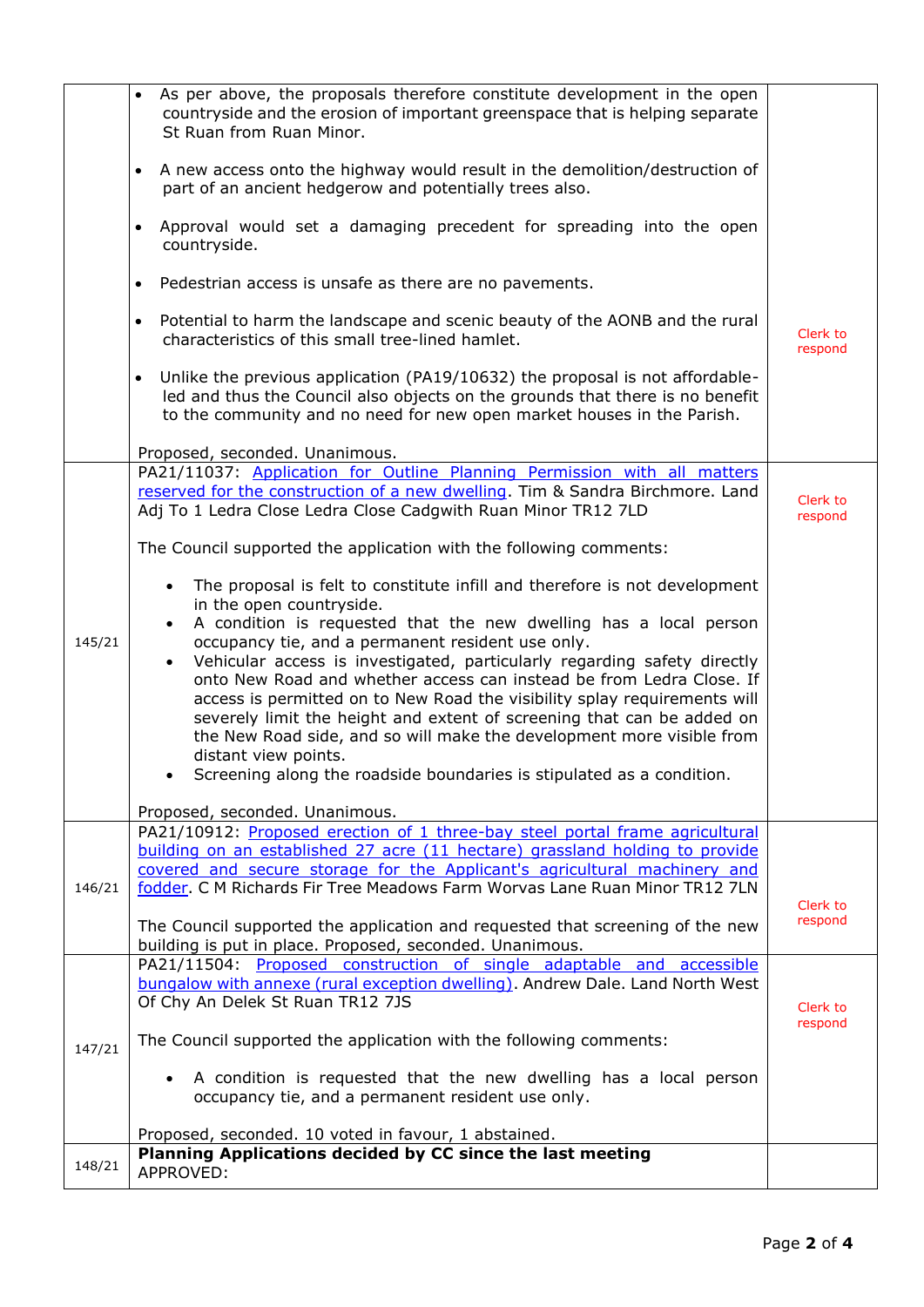|        |                                                                                        | PA21/09844: Outline planning application with all matters reserved except                                                                                        |         |                        |
|--------|----------------------------------------------------------------------------------------|------------------------------------------------------------------------------------------------------------------------------------------------------------------|---------|------------------------|
|        | access for the construction of a detached dwelling. Land Adj To Westie Way             |                                                                                                                                                                  |         |                        |
|        | St Ruan Ruan Minor                                                                     |                                                                                                                                                                  |         |                        |
| 149/21 | Preapplications, consultations and appeals. None.                                      |                                                                                                                                                                  |         |                        |
|        | <b>Grant Application: Grade Ruan Under 5s</b>                                          |                                                                                                                                                                  |         |                        |
| 150/21 |                                                                                        | <b>RECEIVED</b> as above $(\underline{1}, \underline{2}, \underline{3}, \underline{4})$ for £1,000 towards heating. <b>RESOLVED</b> to                           |         | Clerk to<br>respond    |
|        |                                                                                        | award the budgeted amount of £770. Cllrs Lee/Scolding. Unanimous.                                                                                                |         |                        |
|        | <b>Finance report and Payments</b>                                                     | RESOLVED to adopt the most recent Finance Report and authorise the                                                                                               |         |                        |
|        | payments of Accounts Outstanding:                                                      |                                                                                                                                                                  |         |                        |
|        | L Carter                                                                               | Cleaning                                                                                                                                                         | 20.00   |                        |
|        | <b>Octopus Energy</b>                                                                  | <b>Public Lighting</b>                                                                                                                                           | 22.34   |                        |
|        | Cornwall ALC                                                                           | Training - Cllr Scolding                                                                                                                                         | 36.00   |                        |
|        | <b>Williams Travel</b>                                                                 | Xmas coach                                                                                                                                                       | 330.00* |                        |
| 151/21 | R Sanders                                                                              | Cut/Strim play area, Martha's Acre; Gatepost                                                                                                                     | 954.04  |                        |
|        | Grade Ruan U5s<br>Grant                                                                |                                                                                                                                                                  | 770.00  |                        |
|        | <b>Staffing</b>                                                                        |                                                                                                                                                                  | 581.96  |                        |
|        |                                                                                        |                                                                                                                                                                  |         | Clerk to action        |
|        |                                                                                        | *To be paid up to the value of £330 once final booking is made.                                                                                                  |         |                        |
|        |                                                                                        |                                                                                                                                                                  |         |                        |
|        | Cllrs Lee/Scolding. Unanimous.<br><b>Reserves</b>                                      |                                                                                                                                                                  |         |                        |
| 152/21 |                                                                                        | RESOLVED to confirm <b>Earmarked and General Reserve</b> levels. Cllrs Lee/Keeley.                                                                               |         |                        |
|        | Unanimous.                                                                             |                                                                                                                                                                  |         |                        |
|        | <b>Budget 2022/23</b>                                                                  |                                                                                                                                                                  |         |                        |
|        |                                                                                        | RECEIVED input from the Finance Working Group and CONSIDERED as above.                                                                                           |         |                        |
| 153/21 |                                                                                        | <b>RESOLVED</b> to set the <b>budget for 2022/23</b> with a total expenditure of £30,865,                                                                        |         |                        |
|        |                                                                                        | a total income of £33,234, a total precept of £24,270 (per D-band = £52.87pa).<br>This allows for all planned expenditure, reduced income from Cornwall Council, |         | Clerk to action        |
|        |                                                                                        | and moderate replenishing of reserves whilst keeping the D-band increase to                                                                                      |         |                        |
|        | below inflation (2%). Cllrs Green/Scolding. Unanimous.                                 |                                                                                                                                                                  |         |                        |
| 154/21 | <b>Poppy Appeal Letter of Thanks</b>                                                   |                                                                                                                                                                  |         |                        |
|        | <b>RECEIVED</b> as above.                                                              |                                                                                                                                                                  |         |                        |
|        | <b>Christmas Trees</b>                                                                 |                                                                                                                                                                  |         | Clerk to               |
| 155/21 |                                                                                        | RESOLVED to fund for Cadgwith and Ruan Minor per previous years. Cllrs                                                                                           |         | respond                |
|        | Scolding/Lee. Unanimous.<br><b>Full Council normal meeting dates</b>                   |                                                                                                                                                                  |         |                        |
|        |                                                                                        | <b>CONSIDERED</b> adjusting normal meeting dates from the second Thursday in the                                                                                 |         |                        |
| 156/21 |                                                                                        | month to an alternative. RESOLVED to set the normal meeting date as the                                                                                          |         |                        |
|        |                                                                                        | second Wednesday in the month commencing 12 <sup>th</sup> January 2022, and to trial                                                                             |         |                        |
|        |                                                                                        | separate Planning meetings on the third Wednesday of the month in January,                                                                                       |         |                        |
|        | February and March 2022. Cllrs Lee/Keeley. Unanimous.<br><b>Update: Working groups</b> |                                                                                                                                                                  |         | Cllr Preston to        |
| 157/21 |                                                                                        | RECEIVED as above on housing and Cornwall Council survey. A meeting was                                                                                          |         | pursue.                |
|        |                                                                                        | held on 3rd December - Cllrs are considering responses via email.                                                                                                |         | All Cllrs to<br>action |
|        | <b>Update: Council laptop damage and replacement</b>                                   |                                                                                                                                                                  |         |                        |
| 158/21 |                                                                                        | <b>RECEIVED</b> an update as above: the Council's insurer is considering a sum which                                                                             |         | Clerk to<br>monitor    |
|        |                                                                                        | it is prepared to pay out. Clerk to purchase new equipment per minute 127/21                                                                                     |         |                        |
|        | when settlement is agreed.<br><b>Update: Cycle hoops project</b>                       |                                                                                                                                                                  |         |                        |
|        |                                                                                        | <b>RECEIVED</b> an update as above. Final formal consent from landowners has been                                                                                |         | Clerk to               |
| 159/21 |                                                                                        | received and the contractors instructed to undertake the work - likely start end                                                                                 |         | monitor                |
|        | of January 2022.                                                                       |                                                                                                                                                                  |         |                        |
|        | <b>Update: Play Area repairs</b>                                                       |                                                                                                                                                                  |         |                        |
| 160/21 |                                                                                        | RECEIVED feedback as above from the contractor, and NOTED repairs have                                                                                           |         |                        |
|        |                                                                                        | also been undertaken to the pedestrian gate. Timbers on the climber will need                                                                                    |         |                        |